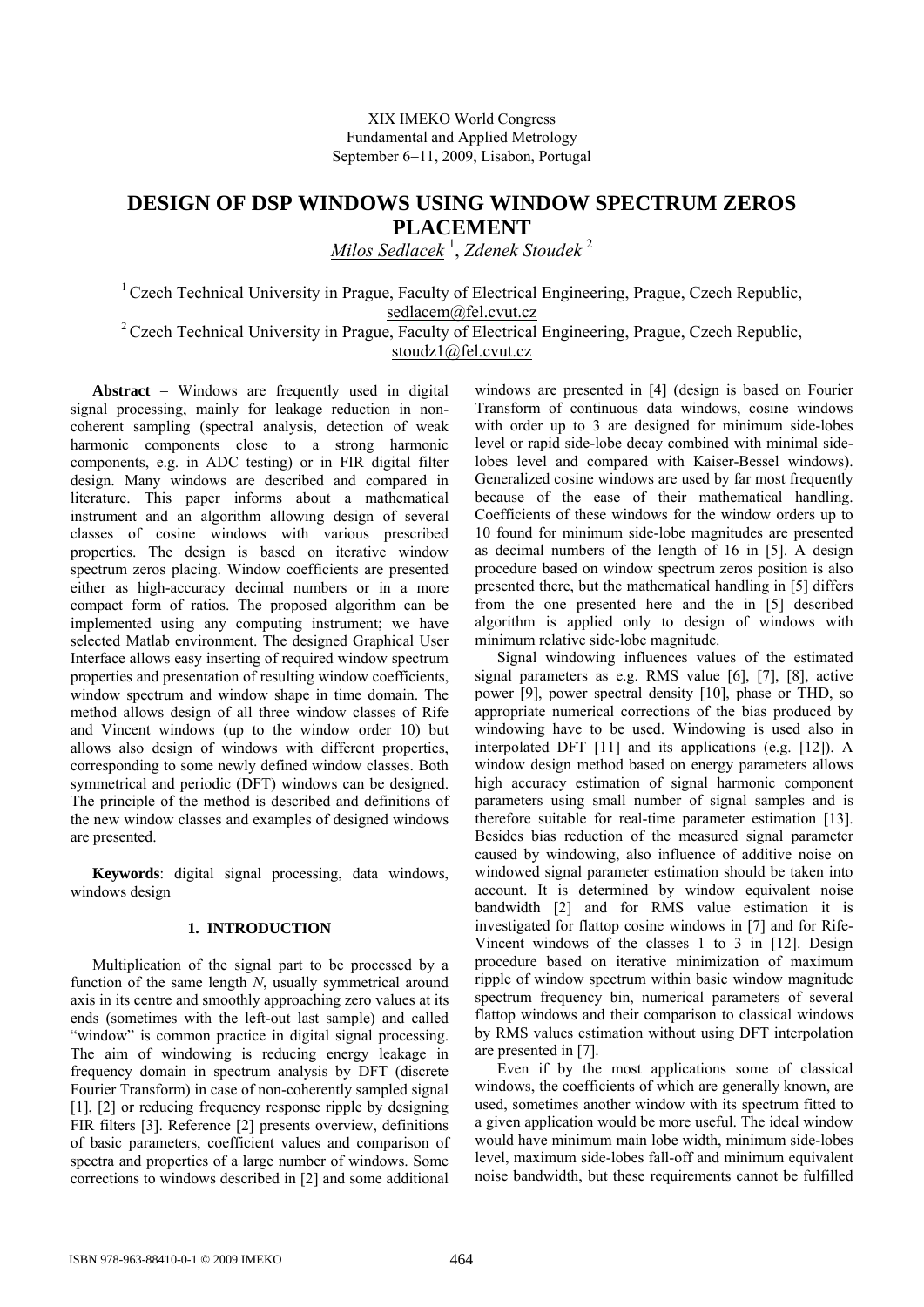simultaneously. There is in fact no ideal signal window, any given application requires its own optimum window parameters. These optimum parameters depend on frequency content of the measured signal and on the estimated signal parameter. For example, minimum main lobe width is required if there are some strong frequency components close to each other in the processed signal. The low side-lobes level is required if weak frequency components close to a strong component in a multifrequency signal have to be detected. If a high broadband additive noise is present, a window with low equivalent noise bandwidth should be used. The used window presents usually a compromise of several conflicting requirements. This paper presents a general design method of cosine windows and some new window classes with selectable additional properties as compared to the known cosine window classes. Classical Rife-Vincent windows of all three classes can be designed by this procedure, also for window orders higher than those presented in [1], [12], and other publications known to authors. Window design is based on iterative placing of window spectra zeros on frequency axis so that the desired magnitude window spectrum properties are fulfilled. We have used Matlab environment for all calculations. A graphical user interface allowing easy definition of desired window spectrum properties, calculation and presenting of window spectra zeros and window coefficients (allowing their presentation also as ratios or decimal numbers with selected numerical accuracy) is prepared. This GUI also shows designed window spectrum, and window shape in time domain. Examples of windows designed by the described method are included in parts 3.2 and 3.3.

### **2. PRINCIPLE OF THE WINDOWS DESIGN BY WINDOW SPECTRUM ZEROS PLACEMENT**

## *2.1. Cosine window spectrum, its zeros and their context with window coefficients.*

Cosine window of the order *L,* defined for samples  $n = 0, 1, \dots N_{win} - 1$ , where  $N_{win}$  is window length in samples and  $D_r$  are window coefficients (numerical values of which are in vast majority of in practice used windows changing signs regularly with increasing *r*, starting from the positive value of  $D_0$ ) can be expressed as

$$
w(n) = \sum_{r=0}^{L} D_r \cos\left(2\pi r \frac{n}{N_{\text{win}}}\right)
$$
 (1)

Its magnitude spectrum is composed of sum of 2*L*+1 spectra of rectangular window with magnitudes determined by window coefficients and shifted by 0 to ±*L* frequency bins. The complex DFT spectrum of a sampled rectangular window (normalized to maximum value of 1 and of the length of *N* samples) can be expressed as the so-called Dirichlet kernel

$$
W_r(\theta) = e^{-j\pi\theta \frac{N-1}{N}} \frac{\sin(\pi\theta)}{N \sin\left(\frac{\pi\theta}{N}\right)}
$$
(2)

where  $\theta$  is frequency expressed in frequency bins.

The corresponding continuous-time magnitude window spectrum can be found from (2) as a limit for  $N \rightarrow \infty$  and simultaneously  $T_s \rightarrow 0$  ( $T_s$  being sampling period) so, that the window length in seconds  $T_r = N.T_s$  is preserved. It is

$$
|W_r(\theta)| = \frac{\sin(\pi\theta)}{\pi\theta}
$$
 (3)

The normalized magnitude spectrum of a continuoustime general cosine window can be expressed as

$$
|W(\theta)| = \frac{\sin \pi \theta}{\pi} \theta \sum_{r=0}^{L} \frac{D_r}{(\theta^2 - r^2)}
$$
(4)

Equation (4) can be expressed decomposed into two multiplicative components

$$
|W(\theta)| = \left(\frac{\theta \sin(\pi \theta)}{\pi \prod_{r=0}^{L} (\theta^2 - r^2)}\right) \cdot \left(\sum_{r=0}^{L} D_r \prod_{\substack{k=0 \ k \neq r}}^{L} (\theta^2 - k^2)\right)
$$
(5)

The first component does not depend on window coefficients and this component's zeros (we shall call them *fixed window spectrum zeros*) define the shape and properties of the initial window. The initial window spectrum can be modified by the second component. The desired modification is achieved by a suitable placement of the zero values of this component. These zeros depend on window coefficients. We shall call them *movable window spectrum zeros*. The first component zeros lie on the integer frequencies expressed in frequency bins of  $\pm (L + 1)$  and outside this interval. Without the influence of the second component of (5) the first zero value corresponds to the half of the window spectrum main-lobe width (and it is, similarly like all fixed zeros, a real value zero).

The *movable* spectrum zeros can be found by solving the equation

$$
\sum_{r=0}^{L} D_r \prod_{\substack{k=0 \ k \neq r}}^{L} (\theta^2 - k^2) = 0
$$
 (6)

and the magnitude spectrum of the window can be then expressed  $(Z<sub>r</sub>$  are the movable spectrum zeros) as

$$
|W(\theta)| = \frac{\sin \pi \theta}{\pi \theta} \cdot \prod_{r=1}^{L} \frac{\theta^2 / Z_r^2 - 1}{\theta^2 / r^2 - 1}
$$
 (7)

Number of the positive real part value movable zeros corresponds to the order of window *L* and it represents also number of degrees of freedom by window design. A direct analytical movable zero finding from (6) is simple for windows of the order 1 and 2, but difficult for window order 3 and practically impossible for higher order windows. Calculation of movable zeros from window coefficients and vice versa is possible if the used mathematical tool offers implementation of procedures suitable for finding zeros of a given function, for building a polynomial from its zeros and for basic matrix operations. One of the frequently used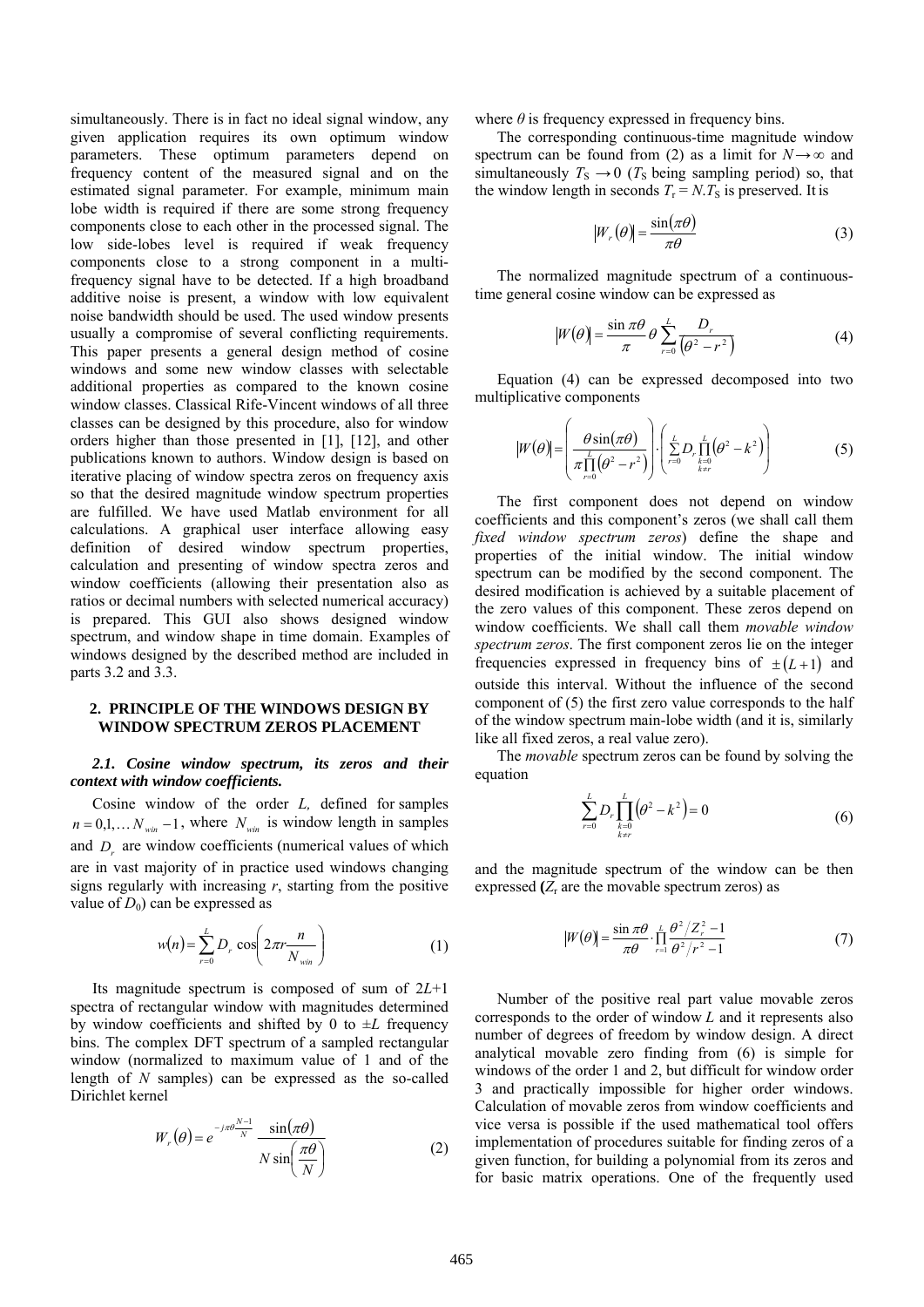instruments offering all these capabilities is Matlab, offering besides matrix operations also functions *roots* and *pol*y. For any window order  $L$  a matrix  $A$  of the dimensions  $(L+1, L+1)$  can be found (based on (6)) for which there is

$$
Z = \pm \sqrt{roots(A \cdot D)}\tag{8}
$$

*D* being vector of window coefficients (size  $L+1$ ) and Z being vector of movable zeros of the window (size *L* for positive real-part window zeros and size 2*L* for all window zeros, with regard to the spectrum symmetry)**.** 

The window coefficients corresponding to the movable zeros can be found as (in Matlab notation)

$$
D = A \setminus poly(Z^2) \tag{9}
$$

The research of windows design by placing the window spectrum zeros is motivated by the comparatively low sensitivity of the window magnitude frequency spectrum to the change in window spectrum zeros values compared to the sensitivity of this spectrum shape to changing window coefficient values. The real-value spectrum zeros correspond to frequencies on which the window magnitude spectrum crosses the zero level. Window coefficients are bound with these crossing values by the functions *roots* and *poly* (see (8) and (9)). A small change in coefficient values can lead to essential changes of the movable zeros and consequently also of window shape and corresponding properties. The searched space of possible values of movable zeros is more smooth than a space of values of the coefficients, and that is why a simple search algorithm can be used to find the zeros values.

## *2.2. Window spectrum zeros and their influence on window shape and properties*

Based on (5), it is possible to take into account separately a component depending solely on window order (defining "initial" window shape, determined by window spectrum fixed zeros), and another component of window spectrum zeros vector, composed of movable zeros. These zeros allow to change the designed window shape and to optimize the window properties. The design of classical hamming window shown in Fig.1 can serve as a typical example**.** Placing its only one movable zero on the frequency of approximately 2.598 frequency bins results in



Fig. 1. Magnitude frequency spectra of hamming window and its two components, corresponding to fixed and to movable window spectrum zeros (there is only one movable zero here).

substantial decrease of the window spectrum first side-lobe magnitude (but paid for it by slower side-lobe fall-off).

Rectangular window is a zero-order cosine window and it offers therefore no movable zero. Higher-order windows offer several movable zeros (their number in each frequency half-plane equals to window order *L*, and their values are symmetrical for positive and negative frequencies). Magnitude window spectrum of higher-order windows can therefore be more distinctly changed and more complex requirements on its properties can be fulfilled. The difficulty of movable zeros optimal placement increases with window order, since also number of dimensions of possible solutions increases.

Important window properties can be influenced by movable window placement, including e.g. main lobe width, side-lobes fall-off or effective noise bandwidth of the window (*ENWB*).

# **3. SEARCH ALGORITHM, WINDOW CLASSES AND DESIGNED WINDOWS EXAMPLES**

#### *3.1. Selection and design of the search algorithm*

The window design task is to find optimal placement of movable spectral zeros to fulfill prescribed spectrum properties. Movable zero positions form an *L*-dimensional space of real positive values. This space is searched through by a suitable search algorithm. *Greedy search algorithm* finding *gradient* in a point surrounding was selected and for increasing search speed and security against finishing search on a local extreme a stochastic search component was included to it. It means that in every step a random point in close surrounding of the actual point is selected in the searched *L*-dimension movable zeros space, and the range of proximity (simultaneously in every dimension) is step by step diminished so that the algorithm be faster at the beginning and more precise close to the end of search.

The magnitude spectrum is computed for each new tested state (zeros value set), its basic parameters are evaluated and the state is evaluated according to the selected optimum criterion (window class). We have experimentally found that the algorithm is not much sensitive to the initial placement of the movable zeros.

The search is finished after a selected number of consequent unsuccessful tests of the point surrounding is passed and when the selected accuracy of the movable zeros positions was achieved. It was experimentally found that the accuracy of movable zeros corresponding to three decimal places is sufficient for the good agreement with the commonly used window coefficients accuracy.

#### *3.2. Cosine window classes (known and newly defined)*

The three basic classes of cosine windows were defined by D. C. Rife and G. A. Vincent [1]. They are denoted here as classes RV1, RV2 and RV3. Windows of the class RV1 are designed for maximization of window spectrum sidelobes fall-off. There is an analytical prescription for the design, based on number of time domain window derivatives zeros on window ends [4].

Windows of the class RV2 (based on Dolph-Tchebyschev windows) are designed for minimization of the window spectrum main-lobe width for a given maximum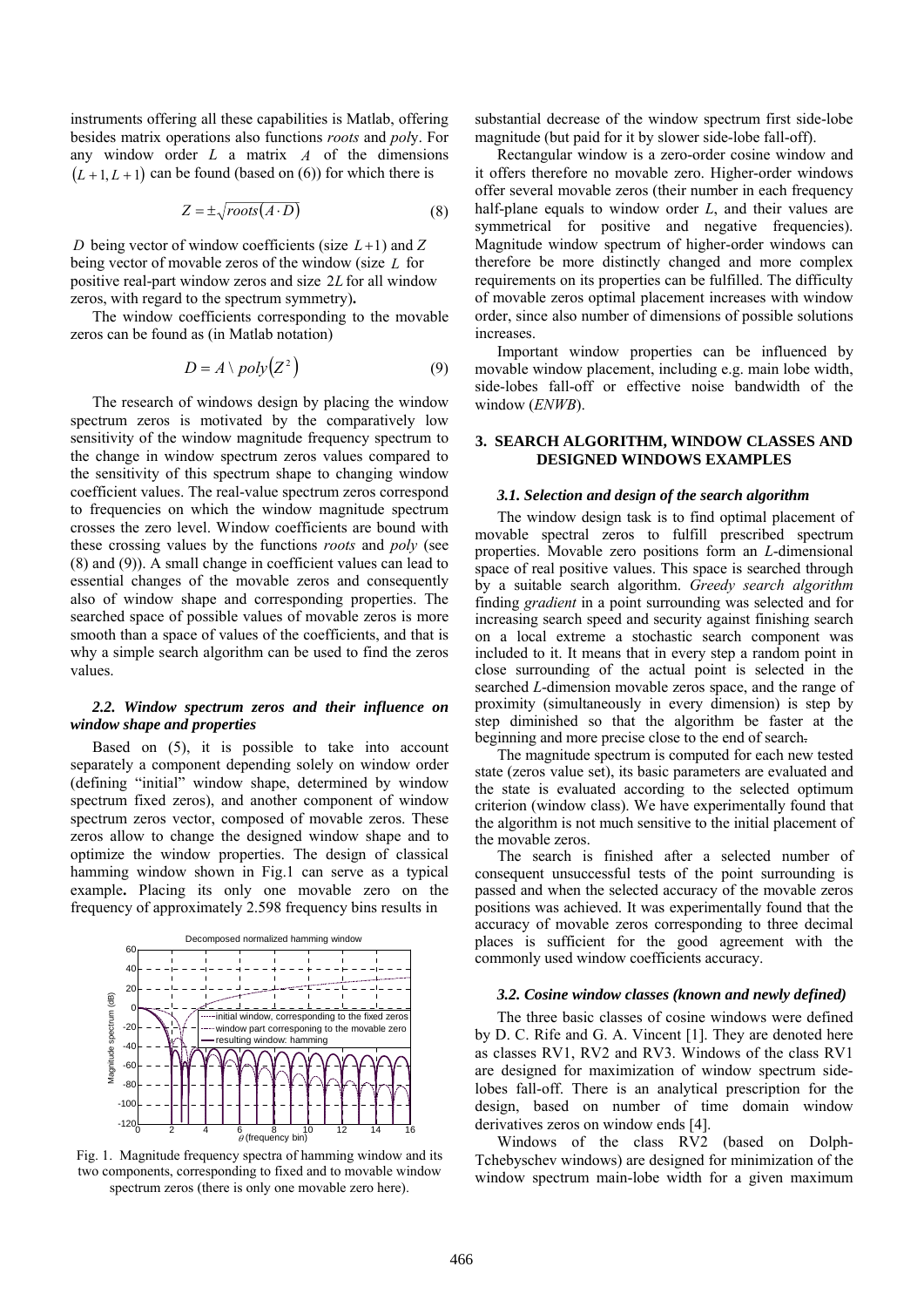level of side-lobes relative magnitude *R***.** There is no exact analytical prescription for the Dolph-Tchebyschev windows, but an approximation (Taylor approximation) with analytical formula providing good results for low enough *R* is used.

Windows of the class RV3 are designed as a compromise between windows RV1 and RV2 – i.e. between window side-lobes fall-off and the window main-lobe width by given relative amplitude of the window side-lobes.

A comparison of these windows for window order  $L = 5$ is presented in Fig.2.



Fig. 2. Magnitude frequency spectra of windows RV1, RV2 and RV3, window order 5, parameters of windows RV2 and RV3 see the legend (SLA is the highest side-lobe level in dB, FO is sidelobes fall-off in dB/oct).

Some new additional classes are proposed in this paper. Windows of the *class 4* (C4) minimize relative side-lobe

level by a prescribed side-lobes fall-off. A comparison of window RV3 and C4 for identical window order L and sidelobe fall-off FO is presented in Fig.3.



Fig. 3. Magnitude frequency spectra of windows RV3 and C4, window order 5, parameters of windows see the legend (SLA is highest side-lobe level in dB, FO is side-lobes fall-off in dB/oct).

Windows of the *class 5* (C5) minimize relative side-lobe level by a prescribed number of movable zeros in infinity (NZ). Using remaining movable zeros for side-lobe minimization leads to the best relation between side-lobe attenuation and side-lobe fall off (an example of two magnitude spectra of class 5 windows see Fig. 4).



Fig. 4. Magnitude frequency spectra of windows of class C5, window order 5, number of zeros in infinity (NZ) see the legend.



Fig. 5. Magnitude frequency spectra two windows of class C6, window order 5, FO is side-lobe fall-off in dB/oct., ML is a half of the main-lobe width in frequency bins.

Windows of the *class 6* (C6) minimize the relative sidelobes level by a prescribed main-lobe width (in frequency bins) and prescribed minimal side-lobe fall off (Fig. 5). The main-lobe width can be selected for a concrete application so that the main-lobes placed on closest neighboring signal components do not overlap.

Windows of the *class 7* (C7) minimize relative side-lobe level starting from a prescribed ("critical") frequency (Fig. 6).The design is similar to design used in class 8 windows but it allows designing windows with lowest sidelobe level from a prescribed frequency.



Fig. 6. Magnitude frequency spectrum of a window C7, window order 5,  $\theta_{CL}$  is critical frequency in frequency bins - see the legend (the achieved relative side-lobe level is -205.95 dB).

Windows of the *class 8* (C8) *minimize* the frequency above which the spectrum side-lobes level does not surpass a given level (Fig. 7).



Fig. 7. Magnitude frequency spectrum of a window C8 and window order 5, CL is side-lobes level in dB (corresponding minimum frequency  $\theta_{CI}$  that is here 9.49 frequency bins).

## *3.3. An example selection of designed windows and their basic parameters)*

A few examples of designed windows (their zero positions, window coefficients and basic window parameters) are presented in table 1. Majority of the presented windows corresponds to figures in the part 3.2. Following abbreviations and symbols are used in this table: *D* - window coefficients normalized to maximum window time-domain value, i.e. maximum level of the window in time domain being 1, coefficients are given for windows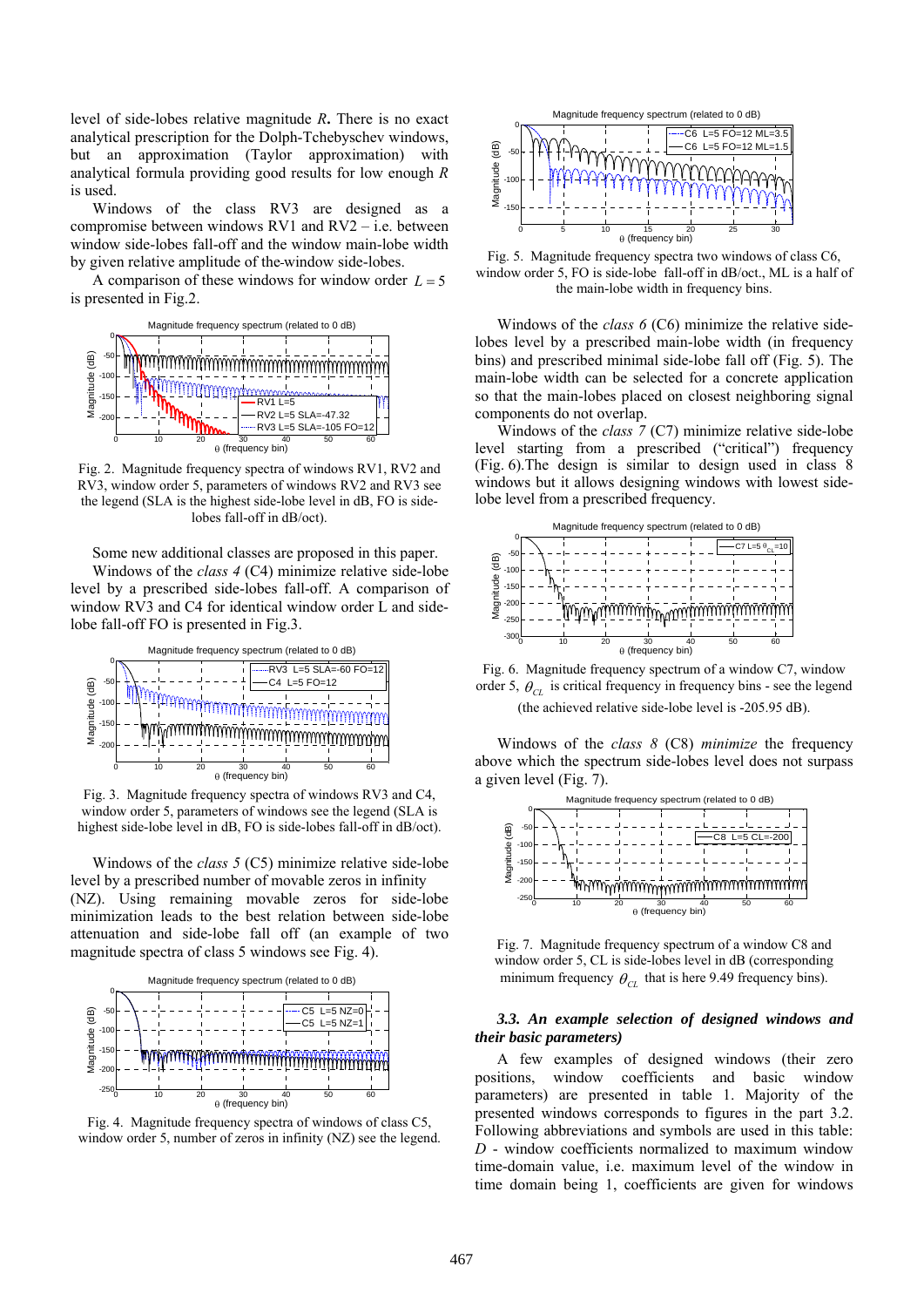defined for positive time, *Z* - movable spectral zeros, *ML* – *half of* main-lobe width (in frequency bins) – note that it does not mean the complete window main-lobe, *SL* - first side-lobe level (in dB), *SLA* - highest side-lobe level (in dB),  $BW$  ( $-3dB$ ) 3 dB main-lobe bandwidth,  $FO$  - side-lobes falloff (in dB/octave), *ENBW* - equivalent noise bandwidth *BW*  (in frequency bins), *L* - window order, *NZ* - prescribed number of zeros in infinity, *CL* - (critical level, in dB) maximum side-lobe level behind selected frequency  $\theta_{CL}$ ,  $\theta_{C}$  - (critical frequency in frequency bins) frequency reached for given *CL*.

Table 1. Examples of selected windows basic parameters, windows spectrum zeros *Z* and windows coefficients *D*.

| Window                        | movable zeros R, window coefficients D                                                                                                                                      |                                 |                    |                                           |                                                                                                   |                         |                                                       |
|-------------------------------|-----------------------------------------------------------------------------------------------------------------------------------------------------------------------------|---------------------------------|--------------------|-------------------------------------------|---------------------------------------------------------------------------------------------------|-------------------------|-------------------------------------------------------|
|                               | ML<br>$(fr \cdot bin)$                                                                                                                                                      | SL<br>(dB)                      | <b>SLA</b><br>(dB) | <b>BW</b><br>$(-3dB)$<br>$(fr \cdot bin)$ | FO.<br>(dB/oct.)                                                                                  | <b>ENBW</b><br>(fr.bin) | additional                                            |
| $RV1L=5$                      |                                                                                                                                                                             | $6,00$ $-87,94$ $-87,94$        |                    | 2.75                                      | 72,39                                                                                             | 2.91                    |                                                       |
|                               | $R =$ [ Inf Inf Inf Inf Inf ]<br>D=[ 63/256 -105/256 15/64 -45/512 5/256 -1/512 ]                                                                                           |                                 |                    |                                           |                                                                                                   |                         |                                                       |
| $RV2L=5$                      |                                                                                                                                                                             | $2,07$ -47,32 -47,32 1,33 5,69  |                    |                                           |                                                                                                   | 1,39                    |                                                       |
| SLA=-47.32                    | R=[2.07096 2.52934 3.25873 4.11879 5.04723 ]<br>D=[8665/16446-1655/3557 49/9634-125/32111-37/20152<br>-8/114031                                                             |                                 |                    |                                           |                                                                                                   |                         |                                                       |
| $RV3L=5$                      |                                                                                                                                                                             | 4,50 -105,00 -105,00 2,02       |                    |                                           | 17,31                                                                                             | 2,13                    |                                                       |
| SLA=-105<br>$FO=12$           | R=[4.49857 4.89090 5.20852 6.02999 Inf]<br>D=[87865/260803 -163088/340445 487432/2996403<br>-53756/2565221 572/1343281 -1/1436838 ]                                         |                                 |                    |                                           |                                                                                                   |                         |                                                       |
| $C4L=5$                       |                                                                                                                                                                             | $6,00$ -150,27 -150,27 2,32     |                    |                                           | 16.94                                                                                             | 2.46                    |                                                       |
| $FO=12$                       | R=[6.18579 6.56122 7.84510 11.15333 Inf ]<br>D=[10278995/35334188-11383814/25293643<br>8869544/43553097 -1010395/20299417 257578/47321941<br>-1464/9195433 ]                |                                 |                    |                                           |                                                                                                   |                         |                                                       |
| $C5L=5$                       |                                                                                                                                                                             | $6,00$ -153,57 -153,57 2,30     |                    |                                           | 5,30                                                                                              | 2,43                    |                                                       |
| $NZ=0$                        |                                                                                                                                                                             |                                 |                    |                                           | R=[6.17587 6.51849 7.76470 10.28907 19.05314 ]<br>-512357/10690410 20451/4068748 -2060/14974699 ] |                         | D=[1872717/6379399 -6502663/14388489 3612425/17935034 |
| $C5L=5$                       |                                                                                                                                                                             | $6,00$ -150,27 -150,27 2,32     |                    |                                           | 14,71                                                                                             | 2,46                    |                                                       |
| $NZ=1$                        | R=[ 6.18579 6.56123 7.84509 11.15333 Inf ]<br>D=[7094377/24387021-123035759/273372586<br>6971137/34231138 -3225252/64797149 196116/36030181<br>-1802/11318395]              |                                 |                    |                                           |                                                                                                   |                         |                                                       |
| $C6L=5$                       |                                                                                                                                                                             | 3,50 -80,70 -80,70 1,80 17,59   |                    |                                           |                                                                                                   | 1,90                    |                                                       |
| F0=12<br>$ML=3.5$             | R=[3.50000 3.82589 4.40949 5.18228 Inf ]<br>D=[54441/143207-35591/71888 10153/84762-487/98298<br>29/471144 14/318861 1                                                      |                                 |                    |                                           |                                                                                                   |                         |                                                       |
| $C6L=5$                       |                                                                                                                                                                             | $1,50$ -25,66 -25,66 1,17 17,11 |                    |                                           |                                                                                                   | 1,22                    |                                                       |
| F0=12<br>$ML=1.5$             | R=[1.50000 2.25740 3.30254 4.48199 Inf ]<br>D=[379/622 -1737/4438 -299/6074 -174/3605 -1134/18869<br>-573/9496]                                                             |                                 |                    |                                           |                                                                                                   |                         |                                                       |
| $C7L=5$<br>$\theta_{Cl}$ = 10 | 6,00                                                                                                                                                                        | $-98,73$                        | -98,73             | 2,57                                      | 9,91                                                                                              | 2,72                    | $CL =$<br>$-205,95$ dB                                |
|                               | R=[10.31773 11.17172 13.78587 17.32376 33.84168 ]<br>D=[ 6567959/25013889 -50589330/118760947<br>42844267/191072178 -6954194/95222661 221466/16781899<br>-149108/150161583] |                                 |                    |                                           |                                                                                                   |                         |                                                       |
| $C8L=5$<br>$CL=-200$          | 6.00                                                                                                                                                                        | $-100,84$ $-100,84$             |                    | 2,54                                      | 9,40                                                                                              | 2,69                    | $\theta_{Cl}$ =<br>9,5 fr.bin                         |
|                               | R=[9.55481 10.43171 12.38790 17.03281 32.27557 ]<br>D=[14640889/55220399-86468074/201877425<br>6432467/28906250 -6461703/91264951 1624676/131703081<br>-117185/133356736 1  |                                 |                    |                                           |                                                                                                   |                         |                                                       |

## *3.4. Complex values of movable window spectra zeros and flattop windows.*

As we have mentioned in part 3.1, the movable zeros used by us for window design are real numbers. Some movable zeros of cosine window spectra can nevertheless be complex numbers. They are not suitable for the above mentioned window classes design, since they do not lead to so good window properties as in the case of window design based on all zeros being real. They also do not correspond to (real) frequency values for which the magnitude window spectrum crosses the zero level.

Nevertheless, also these zeros can be used in window design. The so-called *flattop windows*, i.e. window designed for maximum flatness of their main lobe in the frequency range  $\pm$  0.5 frequency bin, can be designed with their use. The goal of flattop window design is to design a window with such a spectrum, that it will be without any additional processing as much as possible insensitive to the noncoherency of sampling. These windows are useful in multifrequency signal frequency analysis, since when using them for processing individual components of these signals, there is no necessity using interpolated DFT.

After selecting a suitable cost function for the search algorithm, the above described method can be adapted also for design of flattop windows of various orders. Their design is more complicated because of the additional dimension of window zero values.

Magnitude frequency spectra of two flattop windows (one of the  $3<sup>rd</sup>$  order, the other one of the  $4<sup>th</sup>$  order) designed by means of zeros placement, both with one imaginary movable zero, and magnitude frequency spectrum of the window implemented in Matlab as "flattop window" are shown in Fig. 8 and Fig. 9. Note especially the better flatness of the new windows in the interval  $\pm$  0.5 frequency bin clearly shown in the zoomed spectra in the first frequency bin in Fig.9.



Fig. 8. Magnitude frequency spectrum of three flattop windows



Fig. 9. Magnitude frequency spectrum of three flattop windows shown for frequency around 0.5 frequency bin